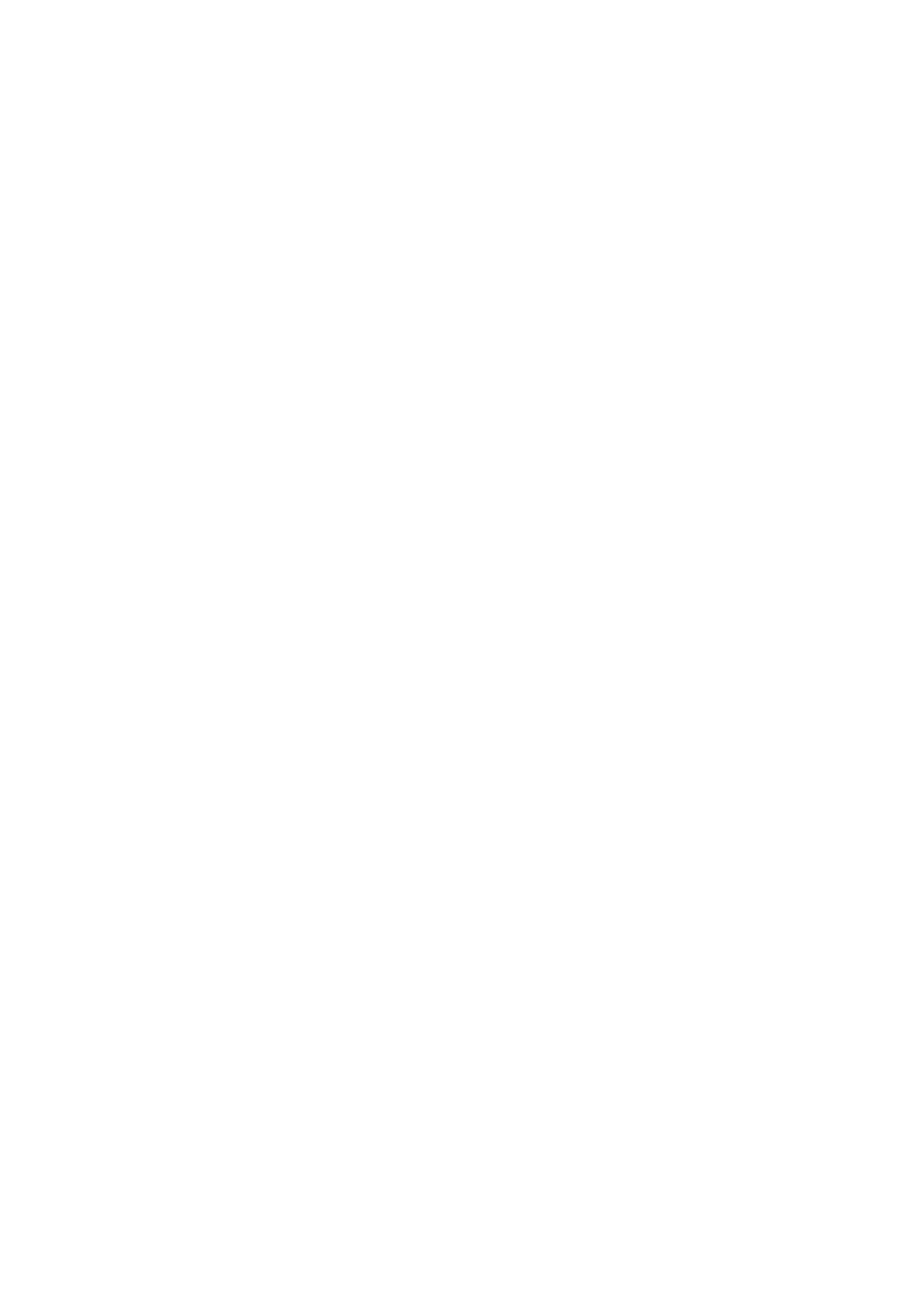# **ANNEX**

## **MODEL AGREEMENT ON TECHNOLOGICAL COOPERATION FOR THE IMPLEMENTATION OF THE REGULATIONS IN CHAPTER 4 OF MARPOL ANNEX VI**

#### **Introductory guidance**

In resolution MEPC.229(65), MEPC agreed to "develop a model agreement enabling the transfer of financial and technological resources and capacity building between Parties, for the implementation of the regulations in chapter 4 of MARPOL Annex VI." This Model Agreement is therefore in fulfilment of this direction. The Agreement can be used to facilitate technical cooperation activities and relationship building between Parties, as they see fit. Technological cooperation is an umbrella term for the activities referred to in section 3 (Areas of cooperation) of the Model Agreement.

The Model Agreement may be adapted to meet the needs of individual Parties. The needs and interests of Parties will vary depending on a range of factors and therefore not all provisions in the Model Agreement will be relevant for every agreement. Parties may add, remove and modify provisions, as appropriate. The Model Agreement is akin to a Memorandum of Understanding between Parties, establishing the framework for cooperation. The framework has been set up to be complemented by subsequent customized implementing arrangements to address specific cooperative activities, as necessary. This Model Agreement may be entered into by two or more Parties, and may also be modified for use by relevant agencies within States.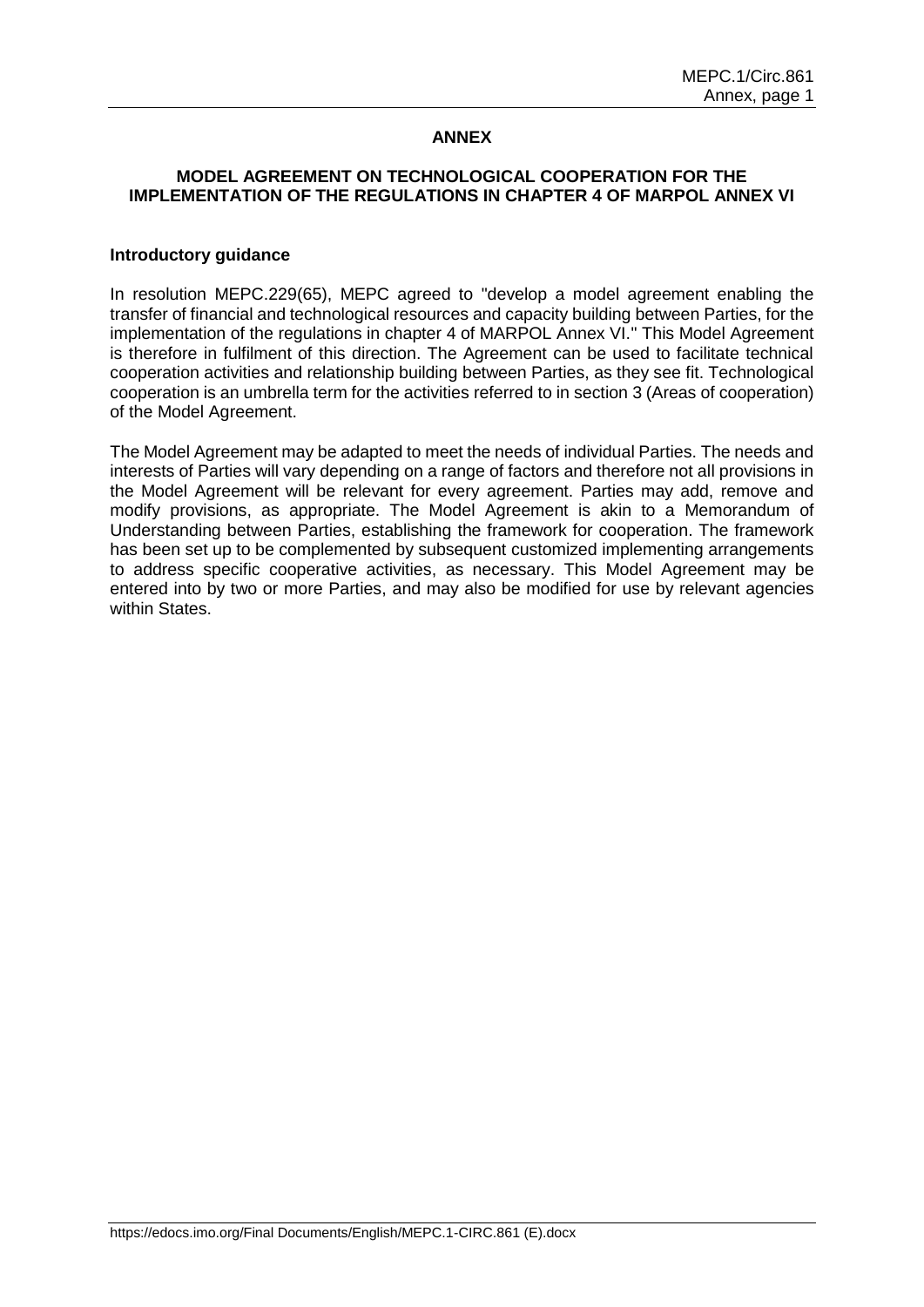#### **Model agreement between the** Government of **and Government of on technological cooperation for the implementation of the regulations in chapter 4 of MARPOL Annex VI**

The Government of and the Government of  $\qquad$  (hereinafter each of them singularly referred to as "the Party" and collectively referred to as "the Parties");

CONVINCED that elevating international cooperation on the energy efficiency of international shipping will enhance the response by the global community to the challenge of climate change and strengthen the bonds of friendship and understanding between their peoples;

BEING AWARE that Parties to Annex VI of the International Convention for the Prevention of Pollution from Ships (MARPOL) are obliged to give full and complete effect to chapter 4 (Regulations on energy efficiency for ships) of that Annex;

RECALLING resolution MEPC.229(65) on the *Promotion of technical cooperation and transfer of technology relating to the improvement of energy efficiency of ships*;

NOTING the outcome of the work of the International Maritime Organization Ad Hoc Expert Working Group on Facilitation of Transfer of Technology for Ships;

RECOGNIZING the value of improving the energy efficiency of international shipping in reducing harmful greenhouse gas emissions;

CONSIDERING technical cooperation, transfer of financial and technological resources and capacity building as important elements for the implementation of the regulations in chapter 4 of MARPOL Annex VI;

REAFFIRMING that the transfer of technology needs to respect property rights, including intellectual property rights, and be on mutually agreed terms and conditions;

# **HAVE AGREED AS FOLLOWS:**

#### **Section 1 – Purpose**

The purpose of this Agreement is to facilitate and promote the transfer of financial and technological resources and to support capacity building between Parties for the implementation of the regulations in chapter 4 of MARPOL Annex VI.

## **Section 2 – Responsibilities of Parties**

The Parties shall develop, support and facilitate financial, technological and capacity-building cooperation between them on the basis of the principles of equality, reciprocity and mutual benefit.

# **Section 3 – Areas of cooperation**

Cooperative activities under this Agreement may include, but are not limited to, technology transfer; sharing of information and expertise; technical capacity building; programmes and joint research projects; joint courses, workshops, conferences, and symposia; exchange of scientific and technological information and documentation in the context of cooperative activities; and other areas of cooperation as mutually determined in writing by the Parties.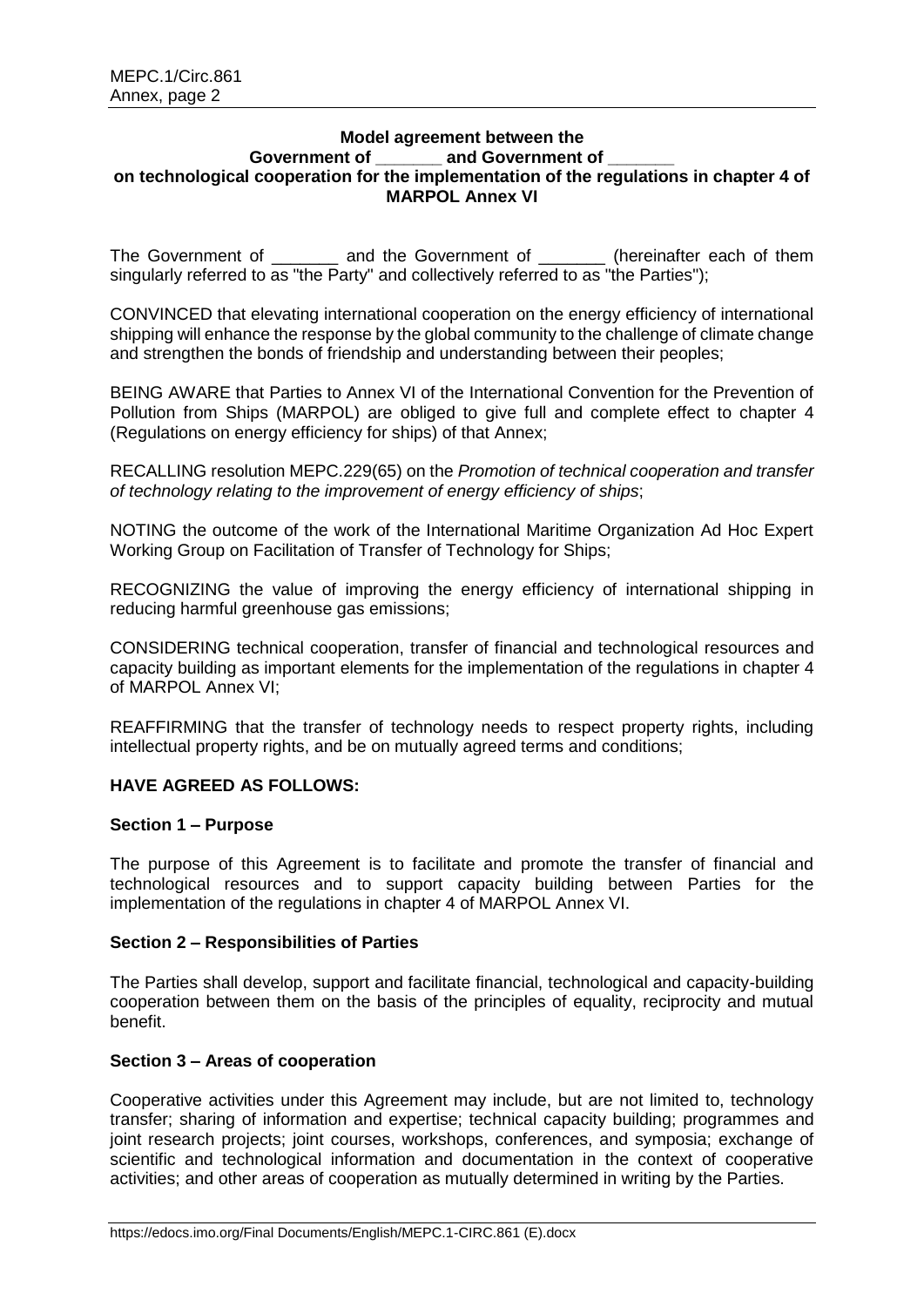## **Section 4 – Implementing arrangements**

4.1 Cooperative activities described in section 3 shall be carried out on the basis of implementing arrangements to be developed by the Parties. Implementing arrangements pursuant to this Agreement may cover the subjects of cooperation, procedures to be followed, funding, allocation of costs and other relevant matters.

4.2 The implementing arrangements shall be based on the common understanding of the Parties and subject to review to ensure effectiveness of such cooperative activities.

## **Section 5 – Intellectual property rights**

The Parties shall ensure adequate and effective protection of intellectual property and the rights thereupon, created or furnished under this Agreement and relevant implementing arrangements. Parties shall ensure that any technology transfer of intellectual property rights pursuant to this Agreement shall be voluntary and conducted on mutually agreed terms and conditions.

### **Section 6 – Business-confidential information**

In the event that information identified in a timely fashion as business-confidential is furnished or created under this Agreement or its implementing arrangements, each Party shall protect such information in accordance with applicable laws, regulations and administrative practices.

### **Section 7 – Relation to existing technological cooperation activities**

The provisions of this Agreement will not prejudice other arrangements for technological cooperation between cooperating Parties.

#### **Section 8 – Executive Agent**

8.1 Each Party shall designate an Executive Agent for the purposes of this Agreement.

8.2 The Executive Agents shall collaborate closely to promote effective implementation of all activities and programmes. Each Executive Agent shall be responsible for coordinating its Party's execution of implementing arrangements.

#### **Section 9 – Settlement of disputes**

All questions or disputes and disagreements between the Parties concerning the interpretation and application of this Agreement or its implementing arrangements shall be resolved through consultations between or among the Executive Agents concerned or, if necessary, among the concerned Parties.

#### **Section 10 – General provisions**

10.1 The activities of the Parties under this Agreement shall be subject to the availability of funds, personnel and other resources of each Party.

10.2 Each Party shall perform the activities undertaken pursuant to this Agreement in accordance with its applicable laws and regulations and international agreements to which it is a party, with a view to facilitating technological cooperation, including capacity building related to the implementation of the regulations in chapter 4 of MARPOL Annex VI.